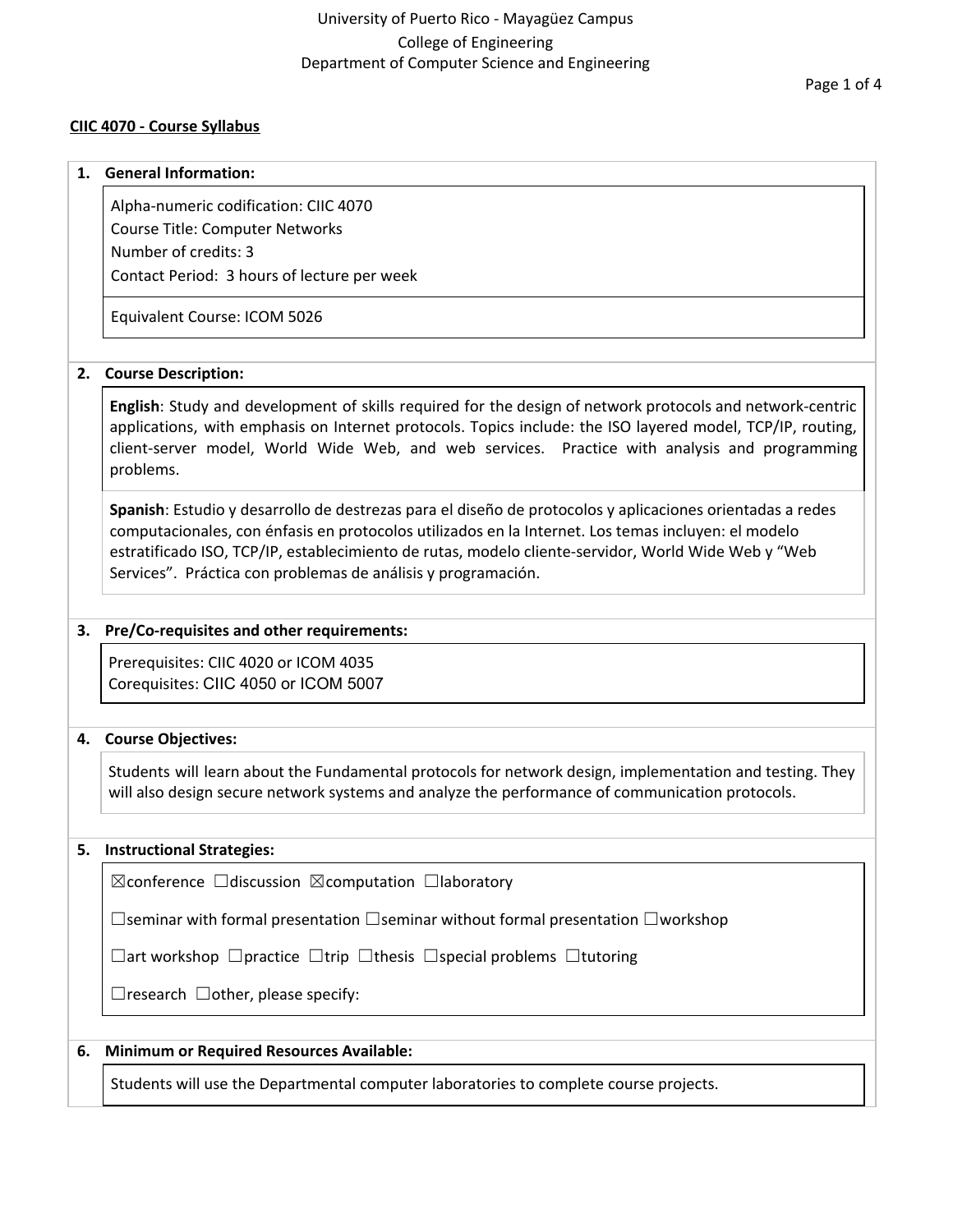| Course time frame and thematic outline<br>7. |  |  |
|----------------------------------------------|--|--|
| <b>Contact Hours</b>                         |  |  |
| 4                                            |  |  |
| 4                                            |  |  |
| 8                                            |  |  |
| 7                                            |  |  |
| 6                                            |  |  |
| 6                                            |  |  |
| $\overline{2}$                               |  |  |
| 3                                            |  |  |
| 3                                            |  |  |
| $\overline{2}$                               |  |  |
|                                              |  |  |

# **8. Grading System**

 $\boxtimes$ Quantifiable (letters)  $\Box$  Not Quantifiable

# **9. Evaluation Strategies**

|                        | Quantity | Percent |
|------------------------|----------|---------|
| $\boxtimes$ Exams      | 2        | 40%     |
| $\boxtimes$ Final Exam | 1        | 30%     |
| $\Box$ Short Quizzes   |          |         |
| □Oral Reports          |          |         |
| $\square$ Monographies |          |         |
| $\square$ Portfolio    |          |         |
| $\boxtimes$ Projects   | $2 - 3$  | 30%     |
| $\square$ Journals     |          |         |
| $\Box$ Other, specify: |          |         |
| <b>TOTAL:</b>          |          | 100%    |

**10. Bibliography:**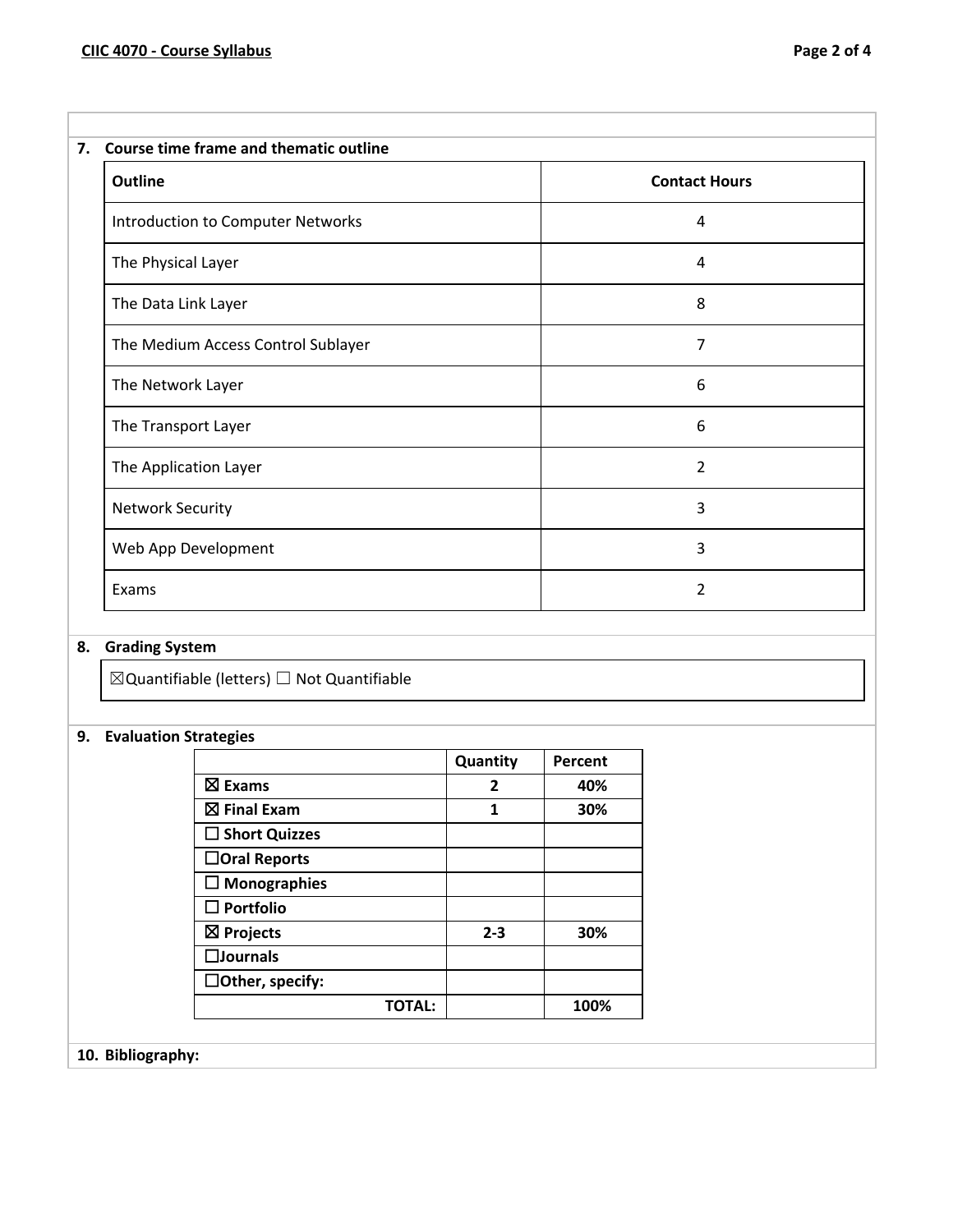- 1. James F. Kurose and Keith W. Ross, *Computer Networking: A Top-Down Approach Featuring the Internet*, 6th ed., Pearson, 2012.
- 2. Larry L. Peterson and Bruce S. Davie, *Computer Networks: A Systems Approach*, 5th ed., Morgan Kaufmann, 2011.
- 3. Andrew S. Tanenbaum and David Wetherall, *Computer Networks,* 5th ed., Prentice Hall, 2010.
- 4. Thomas Robertazzi, *Basics of Computer Networking*, Springer, 2012. http://dx.doi.org/10.1007/978-1-4614-2104-7. [Available via Springer eBooks, UPRM General Library Databases]

## **11. Course Outcomes**

| Upon completion of this course the student will be able to:                               | Program<br>Student<br>Outcomes |
|-------------------------------------------------------------------------------------------|--------------------------------|
| 1. explain the layered model in the context of existing and emerging computer<br>networks | 1, 8                           |
| 2. analyze the structure of existing and emerging computer networks                       | 1, 8                           |
| 3. analyze the protocols in existing and emerging computer networks                       | 1, 8                           |
| 4. evaluate the performance of protocols in computer networks                             | 1, 7                           |
| 5. identify the networking standards in existing and emerging computer networks           | 1, 8                           |
| 6. design, configure, and evaluate multi-hop wireless mesh networks                       | 2, 7                           |
| 7. design, implement, and evaluate multi-layer protocols                                  | 2, 6                           |

## **12. According to Law 51**

Students will identify themselves with the Institution and the instructor of the course for purposes of assessment (exams) accommodations. For more information please call the Student with Disabilities Office which is part of the Dean of Students office (Office #4) at (787)265-3862 or (787)832-4040 extensions 3250 or 3258.

## **13. Academic Integrity**

-The University of Puerto Rico promotes the highest standards of academic and scientific integrity. Article 6.2 of the UPR Students General Bylaws (Board of Trustees Certification 13, 2009-2010) states that academic dishonesty includes, but is not limited to: fraudulent actions; obtaining grades or academic degrees by false or fraudulent simulations; copying the whole or part of the academic work of another person; plagiarizing totally or partially the work of another person; copying all or part of another person answers to the questions of an oral or written exam by taking or getting someone else to take the exam on his/her behalf; as well as enabling and facilitating another person to perform the aforementioned